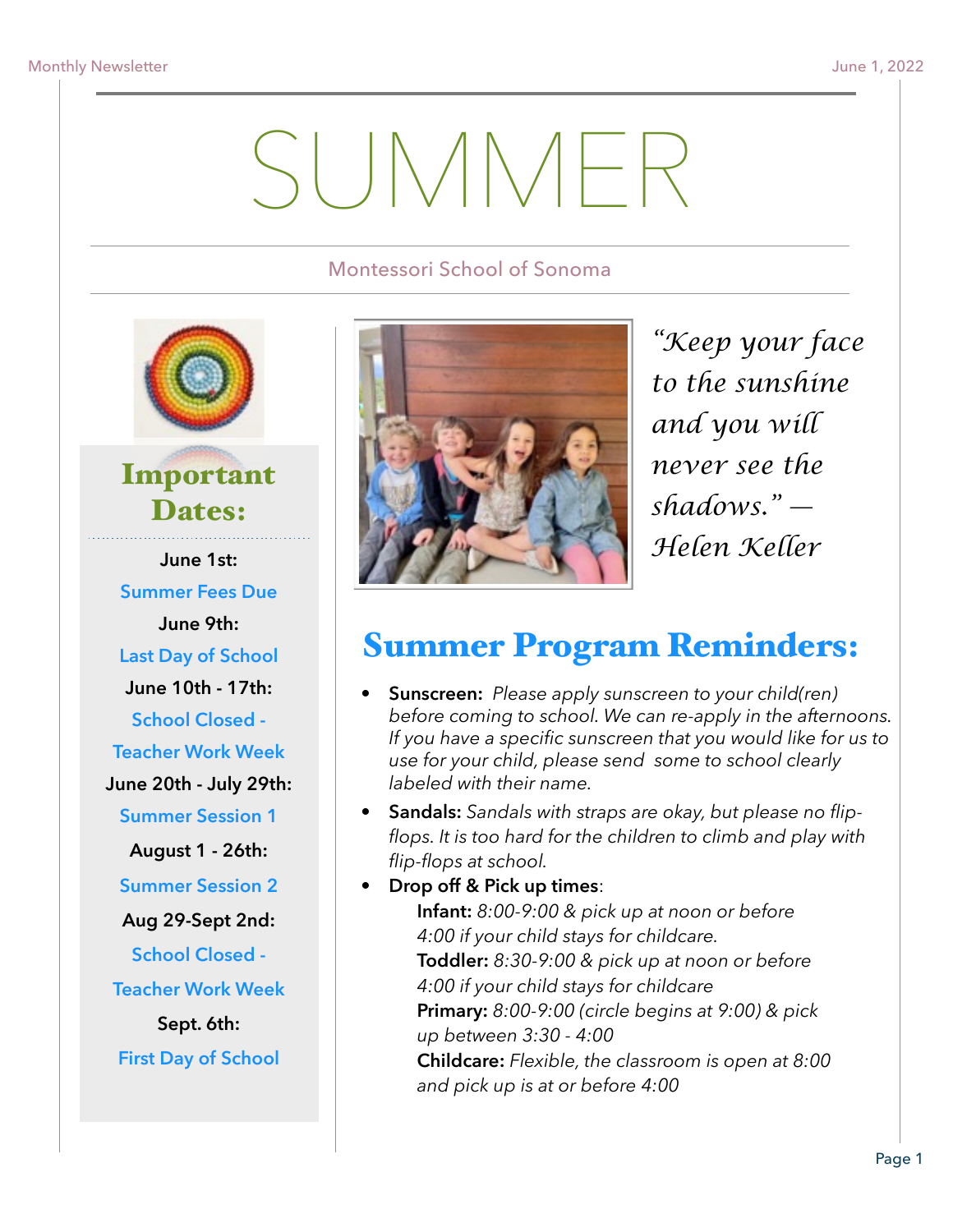# School Wide Reminders:

**Sept Tuition:**  *September tuition will be billed in July, so please be on the lookout!*

#### **Early Drop off/Late Pick Up:**

*Please be sure to drop off and pick up at the allotted times. If children are dropped off early or picked up late, there will be a fee that is accrued. Please be sure to read the Admissions Agreement for specific information.* 

# *Happy Father's Day*

## Infant:



Happy Summertime and Welcome to all of our new families! Here are some reminders for everyone since we have some new friends beginning at Montessori in June.

#### **Schedule:**

•8AM-9AM: Our childcare classmates arrive and enjoy inside activities like coloring and music •9AM-9:45AM: Art, Music, Free Play, to explore safety and socialize •9:45/10AM: Snack at our tables. Snack varies, but it is usually fruit or cheese and crackers •10:30 – 11:30: Outside play: Water play when the weather is

warm, sand, climbing, talking and singing about what we see and hear around us.

- 11:30 AM 12:00PM: Inside for Lunch, Clean-Up
- 12:00 PM 2/3PM: Naptime
- 3PM-4PM: Outside or Inside play (weather dependent)
- **Summer Months:** It will be hot out there! Please be sure to apply sunscreen before school (we will reapply later in the day and if you have a brand you prefer, please send a labeled tube!), bring a full water bottle, and a sun hat to be worn outside.
- **Drop off:** We try and keep these quick so your child can acclimate! If there are any changes in your child's schedule at home that may affect their day, this can quickly be communicated during drop off.
- **Snack:** The school will provide a morning snack for your child unless you request otherwise. If you would like for your child to have a home snack instead, please send one in their lunch box clearly labeled.
- **Nap:** Please provide a thin blanket or sleep sack for the warmer months. This can be switched out as the weather cools.
- **Extra Clothes:** We do many art projects, play in the dirt, and play in the water outside often during the warm months, so please make sure to provide ample extra clothes (2-3 sets) so that we can change them afterwards.

We look forward to another great summer!

*-Katherine & Karina*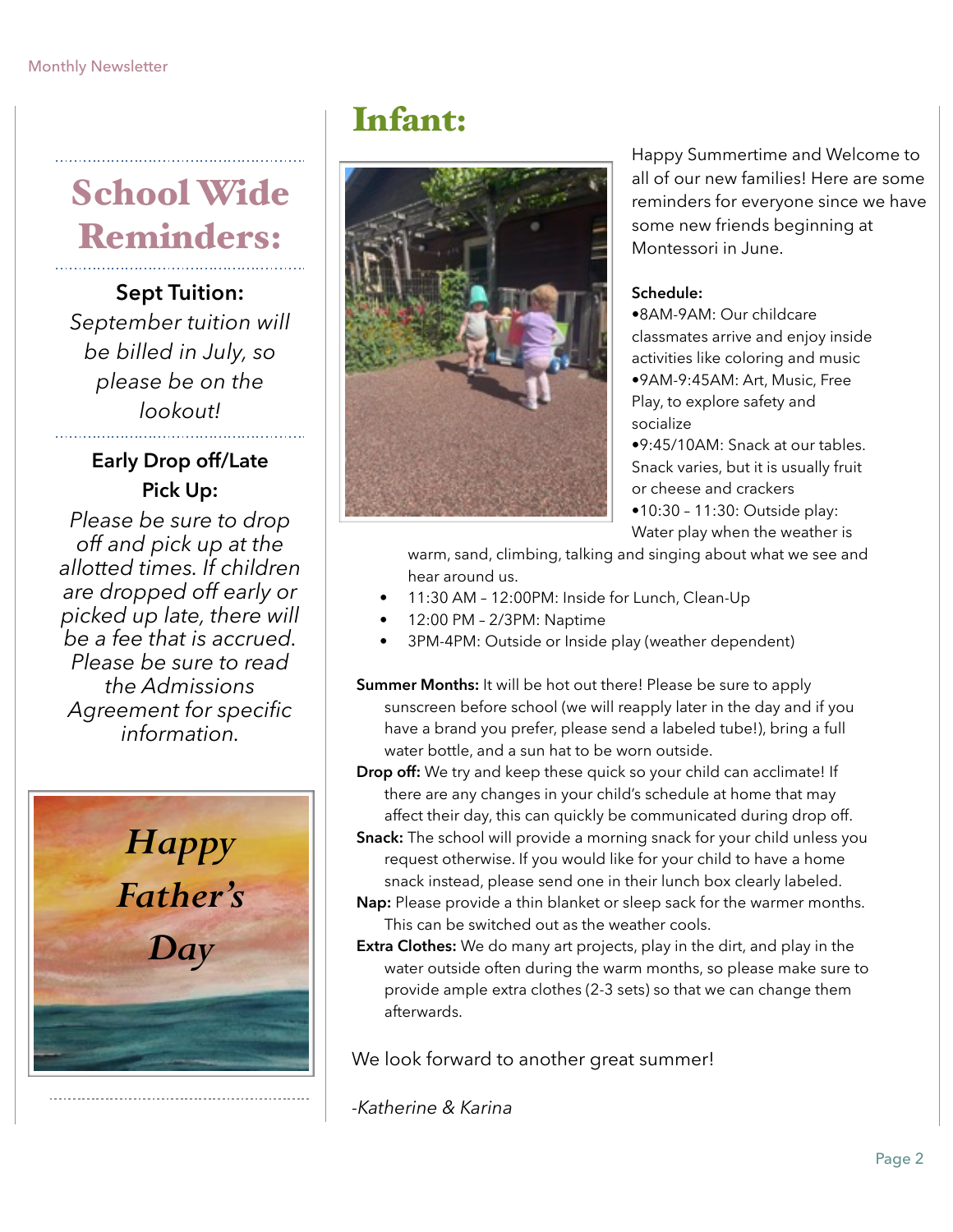#### Toddler Corner:

Welcome to the Toddler Summer Session!

We will begin each day out in our yard. Please Sign In on the clipboard and then say goodbye at the gate. A teacher will be there to greet you and help your child with their things. Your child will put their things away in our classroom and then wash their hands and join the rest of us outside. We will then begin our class time at 9:30. First, we start with a circle gathering where we will greet each student, sing songs, tell stories, and learn about colors and numbers. Then we will enjoy a snack together as a group which is provided by the school. We then begin our work time and then complete our morning by listening to a story. After story, we sit down for lunch inside, or will occasionally picnic in the yard. After lunch we play outside again until some students get picked up. Those who don't go home after lunch will continue on to nap time.

This summer we will be gardening, water playing, painting, and so much more. We can't wait to get started!

Here is a song we will sing this summer.



#### **You Are My Sunshine**

*You are my sunshine, my only sunshine* You make me happy when skies are grey You'll never know dear, how much I love you *Please don't take my sunshine away The other night dear, as I lay sleeping <i>I* dreamed *I* held you in my arms *When I awoke, dear, I was mistaken* And I hung my head and cried *You are my sunshine, my only sunshine You make me happy when skies are grey* You'll never know dear, how much I love you *Please don't take my sunshine away* 

 *- Christine & Cara*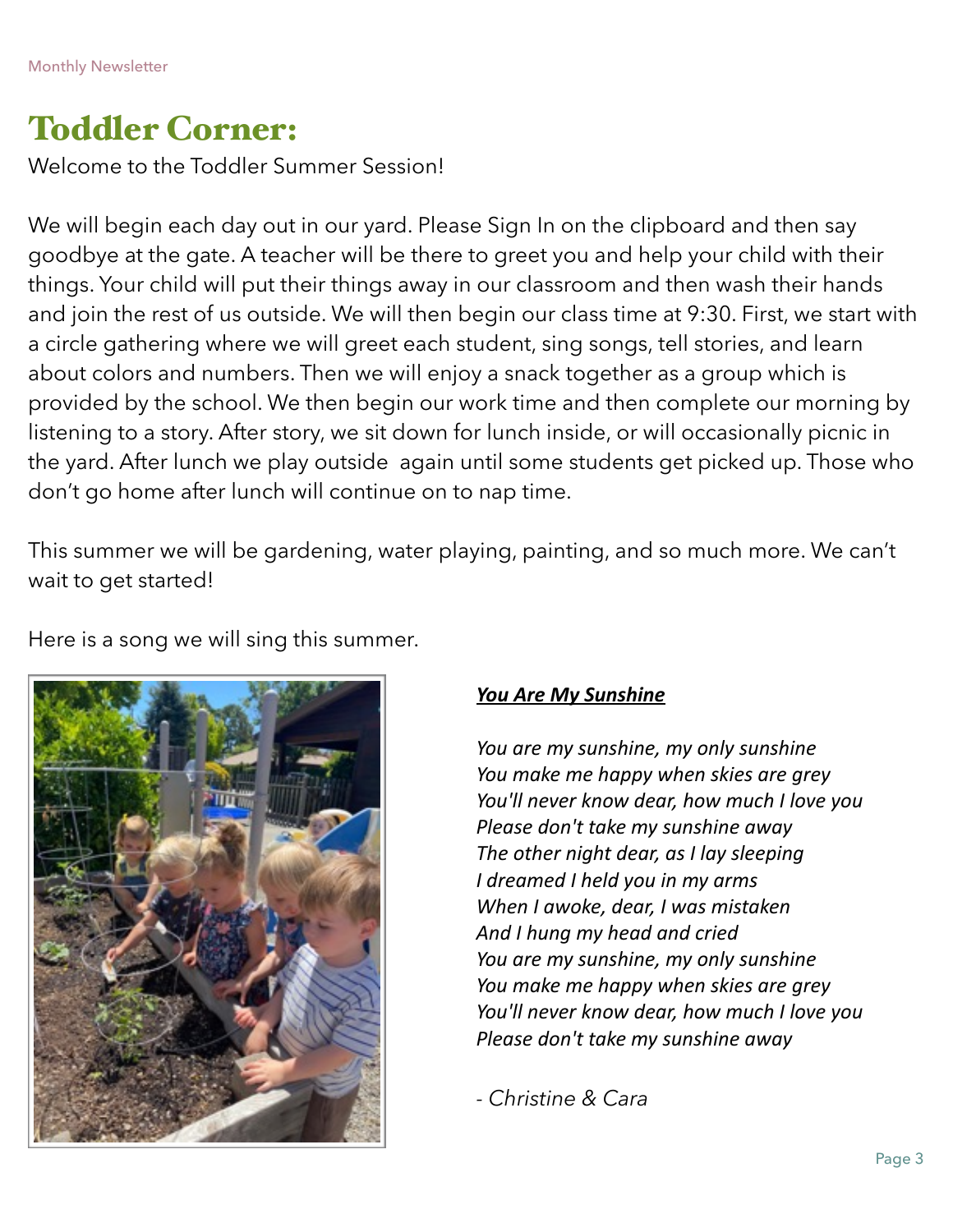## **Primary Corner:**



Dear families,

Welcome to our summer program for June and July 2022.

We have planned many fun activities for the children. We will focus on two subjects: Our Solar System and Underwater Sea Life. This will include ocean, river and

lake animals and plants as well as fun at the beach. In June we will begin with the study and order of the planets, rocket ships, and historical events such as the landing on the moon on July 20, 1969. Scientific

facts like gravity and our atmosphere, Ozone, oxygen and sound will be discussed and explored.

Once the astronauts come home safely and land in the Pacific Ocean, we will discover the great world beneath the surface of the water. All kinds of whales will swim our way and we will follow their migration North to South and vice versa. The journey of the Steelhead trout is fresh in our minds, and we will experiment with different salt and fresh water components. Just recently we touched on the natural wonder of the Great Barrier Reef and this area on our blue planet will provide us with much beauty and wonder.

Most of all we want to enjoy the joys of summer!

Sincerely, *Barbara and Rachel* 



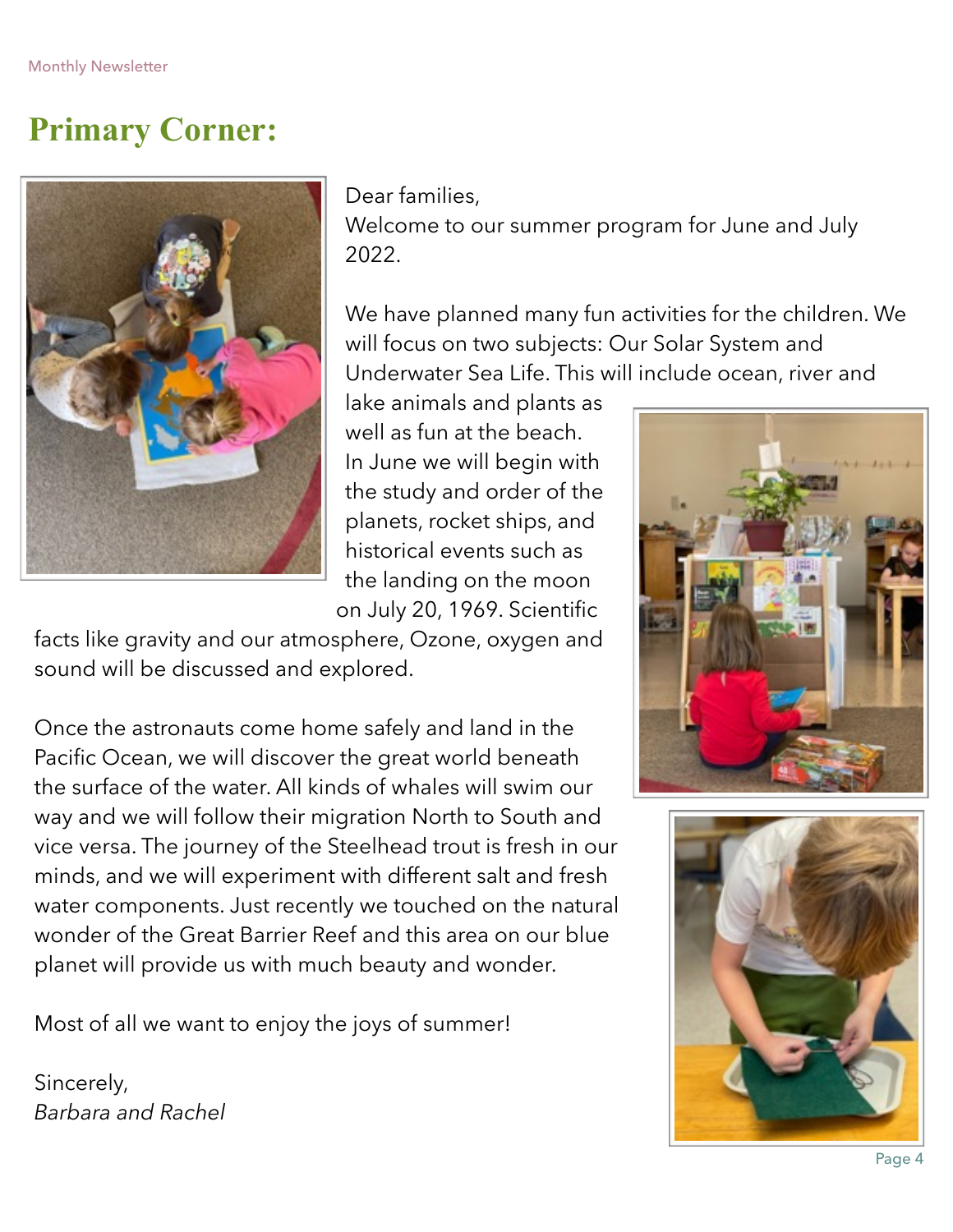## **Childcare Enrichment Corner:**



Dear Childcare Enrichment Families,

It's hard to believe that the school year is already coming to an end. We enjoyed our final thematic unit exploring outer space. We built a space ship in our classroom, and added some space suits to our dress up collection, created watercolor planets and enjoyed making moons with foil, shaving cream and glitter.

These last few weeks we will finish up our letter of the week curriculum by learning the sounds for U, V, W, X, Y and Z. We will sing and sign the A, B, C's and will start practicing how to sing them backwards!

Looking to the summer, we will have two 3 week themes in June and July. The first 3 weeks will focus on a rainbow

theme. Our projects, art and play will be guided by this theme. We will learn about primary colors and how to mix them to form secondary colors, and will do some fun science projects

with color experiments. The following 3 weeks will focus on a water theme. We will learn about all the different types of bodies of water and what creatures make their homes there. During these 6 weeks we will continue to do Friday cooking class to make some tasty summer snacks to share in class.

During August we will spend a lot of time outdoors enjoying the playground and the sandbox! Please be sure to sunscreen your child before school, and send in a sunscreen with their name on it so we can help them reapply.

Thank you for entrusting us with your children's care this year, we are looking forward to a summer full of fun!



*- Natasha and Danielle*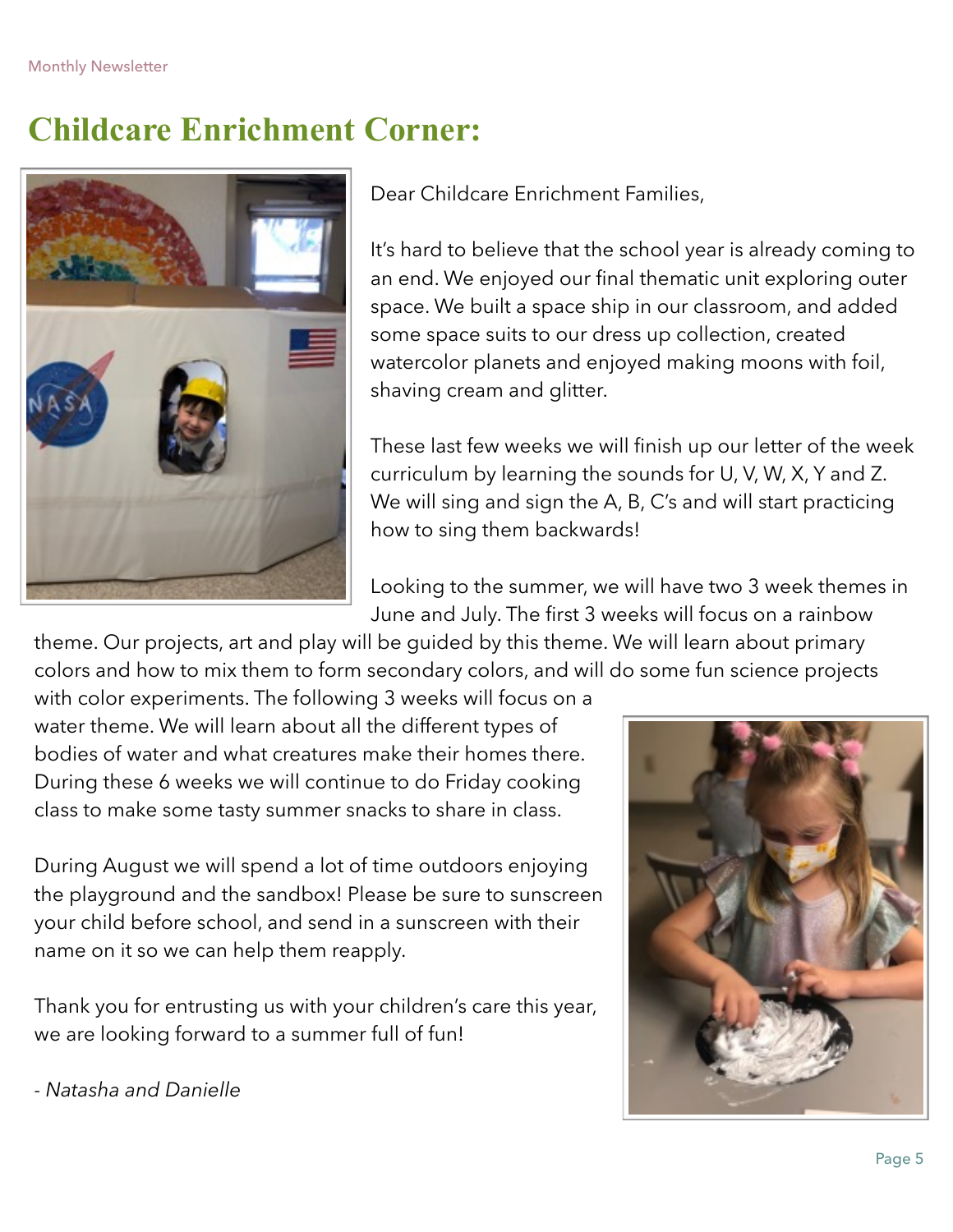## **JUNE**

| Sunday                                                      | Monday                                                                   | Tuesday                                                    | Wednesday                                                                   | Thursday                                                           | Friday                                               | Saturday       |
|-------------------------------------------------------------|--------------------------------------------------------------------------|------------------------------------------------------------|-----------------------------------------------------------------------------|--------------------------------------------------------------------|------------------------------------------------------|----------------|
|                                                             |                                                                          |                                                            | 1<br><b>HAPPY</b><br><b>BIRTHDAY</b><br><b>ARTHUR &amp;</b><br><b>TATE!</b> | $\overline{c}$<br><b>HAPPY</b><br><b>BIRTHDAY</b><br><b>ELSIE!</b> | 3                                                    | $\overline{4}$ |
| $\overline{5}$                                              | 6<br><b>HAPPY</b><br><b>BIRTHDAY</b><br><b>HARRISON!</b>                 | 7<br><b>HAPPY</b><br><b>BIRTHDAY</b><br><b>MARTINA!</b>    | $\boldsymbol{\mathcal{S}}$                                                  | 9<br><b>LAST</b><br><b>DAY OF</b><br><b>SCHOOL!</b>                | 10<br><b>SCHOOL</b><br><b>CLOSED</b>                 | 11             |
| 12                                                          | 13                                                                       | 14                                                         | 15<br><b>SCHOOL CLOSED</b>                                                  | 16                                                                 | 17                                                   | 18             |
|                                                             |                                                                          | <b>HAPPY</b><br><b>BIRTHDAY</b><br>LUCY&<br><b>NATHAN!</b> |                                                                             |                                                                    | <b>HAPPY</b><br><b>BIRTHDAY</b><br><b>AUGUST B.!</b> |                |
| 19<br><b>HAPPY</b><br>FATHER'S<br><b>DAY</b>                | 20<br><b>FIRST DAY</b><br><b>OF</b><br><b>SUMMER</b><br><b>SESSION 1</b> | 21<br><b>SUMMER</b><br><b>SOLSTICE</b>                     | 22                                                                          | 23<br><b>HAPPY</b><br><b>BIRTHDAY</b><br><b>HARPER!</b>            | 24                                                   | 25             |
| 26<br><b>HAPPY</b><br><b>BIRTHDAY</b><br><b>MARGAUX K.!</b> | 27                                                                       | 28                                                         | 29                                                                          | 30                                                                 |                                                      |                |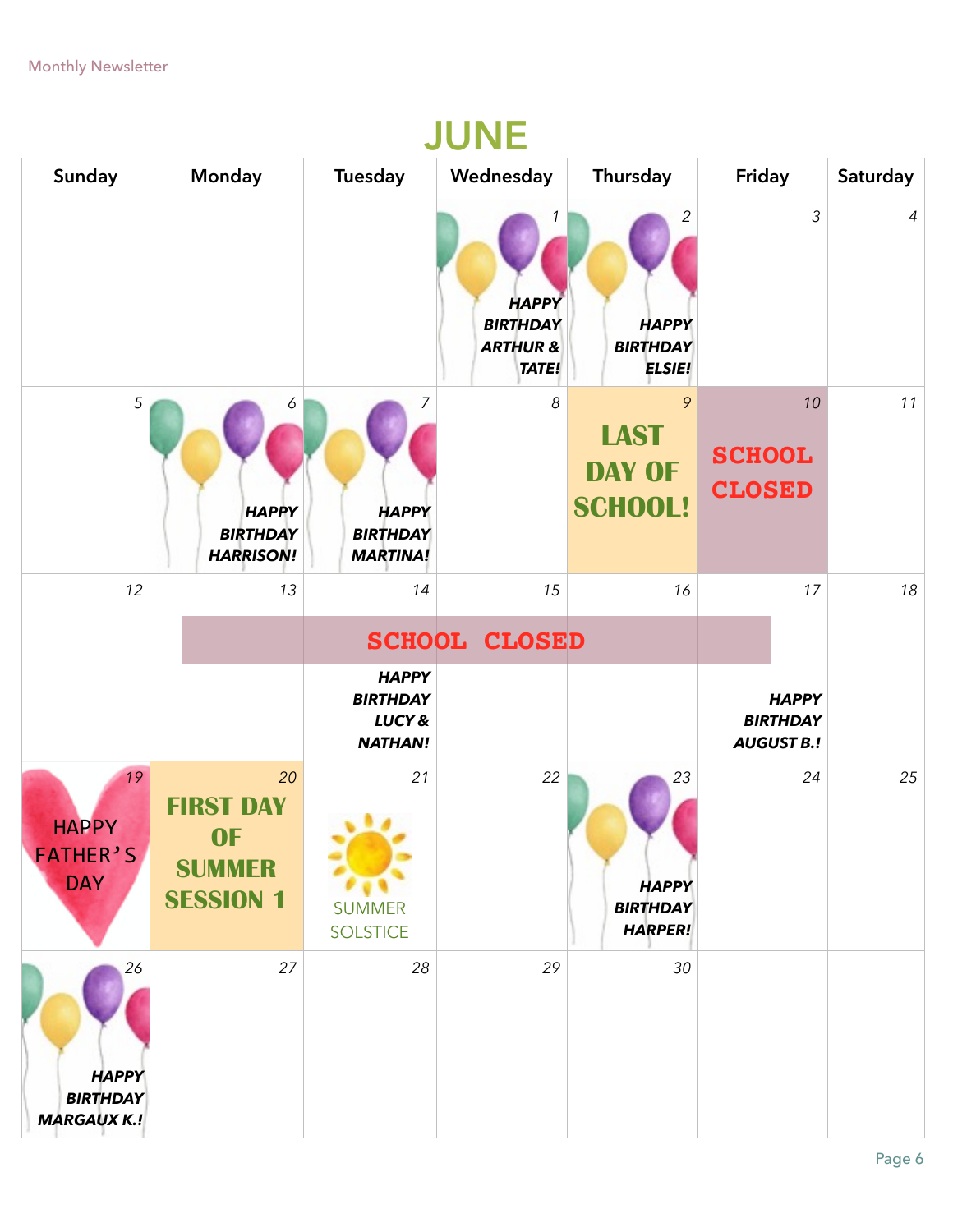# **JULY**

| Sunday                                                  | Monday                                       | Tuesday                                               | Wednesday             | Thursday         | Friday                                                                | Saturday       |
|---------------------------------------------------------|----------------------------------------------|-------------------------------------------------------|-----------------------|------------------|-----------------------------------------------------------------------|----------------|
|                                                         |                                              |                                                       |                       |                  | $\overline{1}$<br>september<br>tuition due                            | $\overline{2}$ |
| $\mathfrak{Z}$                                          | $\overline{4}$<br><b>INDEPENDENCE</b><br>DAY | $\sqrt{5}$<br>SCHOOL CLOSED                           | $\boldsymbol{\delta}$ | $\boldsymbol{7}$ | $\boldsymbol{\mathcal{S}}$<br><b>HAPPY</b><br><b>BIRTHDAY</b><br>LEO! | $\circ$        |
| 10<br><b>HAPPY</b><br><b>BIRTHDAY</b><br><b>EMERIE!</b> | $11$                                         | 12<br><b>HAPPY</b><br><b>BIRTHAY</b><br><b>JONNY!</b> | 13                    | 14               | 15                                                                    | 16             |
| $17\,$                                                  | $18\,$                                       | 19                                                    | 20                    | 21               | 22                                                                    | 23             |
| 24                                                      | 25                                           | 26                                                    | 27                    | 28               | 29<br><b>HAPPY</b><br><b>BIRTHDAY</b><br>LAYLA!                       | $30\,$         |